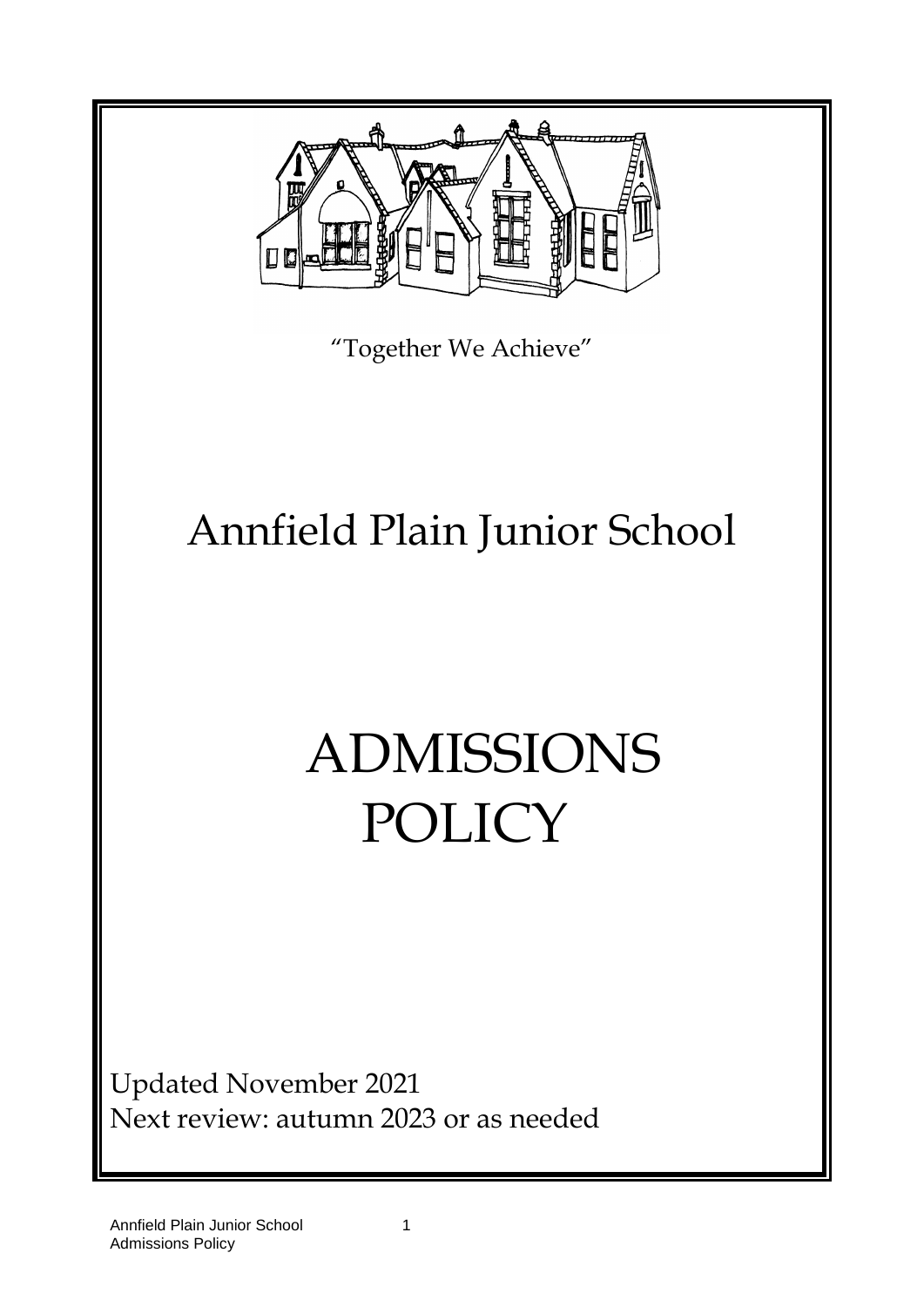# **POLICY FOR ADMISSIONS**

## **Introduction**

• Our governing body applies the regulations on admissions fairly and equally to all those who wish to attend this school. The School Standards and Framework Act 1998 introduced a new framework for school admissions as of September 2000. This was later revised in the Education Act of 2002. Our admissions policy confirms to the regulations that are set out in that Act and are further explained in the statutory School Admissions Code of Practice and the statutory Appeals Code of Practice. These were revised in January 2003 and came into force in September 2004.

### **Aims and objectives**

- We seek to be an inclusive school, welcoming children from all backgrounds and abilities.
- All applications will be treated on merit, and in a sensitive manner.
- The only restriction we place on entry is that of number. If the number of children applying for entry exceeds the places available, we adopt the procedure set out below to determine whether a child is to be accepted or not. It is our wish for parents to find a place for their child at the school of their choice.
- For each year group the admissions limit is 42.
- A child's level of ability is irrelevant to this school's admissions policy, as are any special needs the child may have.

### **How parents can apply for their child to be admitted to our school**

- Our school is an academy with Stanley Learning Partnership and it determines the admission arrangements in agreement with the local authority (LA). The Admissions Authority for our school is therefore Durham Local Authority which publishes its entry regulations every year. **Parents can receive a copy** of these regulations directly from the LA.
- The LA's annual **admissions prospectus** informs parents **how to apply** for a place at the school of their choice. Parents have a right to express their preference, but this does not guarantee a place at that particular school. Application should be made online on a form that can be found online at the Education Department and should be returned by the date stipulated on that form. The authority determines which pupils are offered a place at which local authority school be applying its own criteria.

#### **Admissions appeals**

- If the LA do not offer a child a place at this school, this will be because to do so would prejudice the education of other children by allowing the number of children in the school to increase too much.
- If parents wish to appeal against a decision to refuse entry, they can do so by applying to the LA. An independent panel considers all such appeals, and its decision is binding for all parties concerned. If the appeals panel decides that we should admit a child to whom we had refused a place, then we will accept this decision and continue to do all we can to provide the best education for all the children at our school. (Further details of appeal arrangements are set out in the revised Code of Practice on School Admissions Appeals, which came into force in September 2004).

## **The standard number**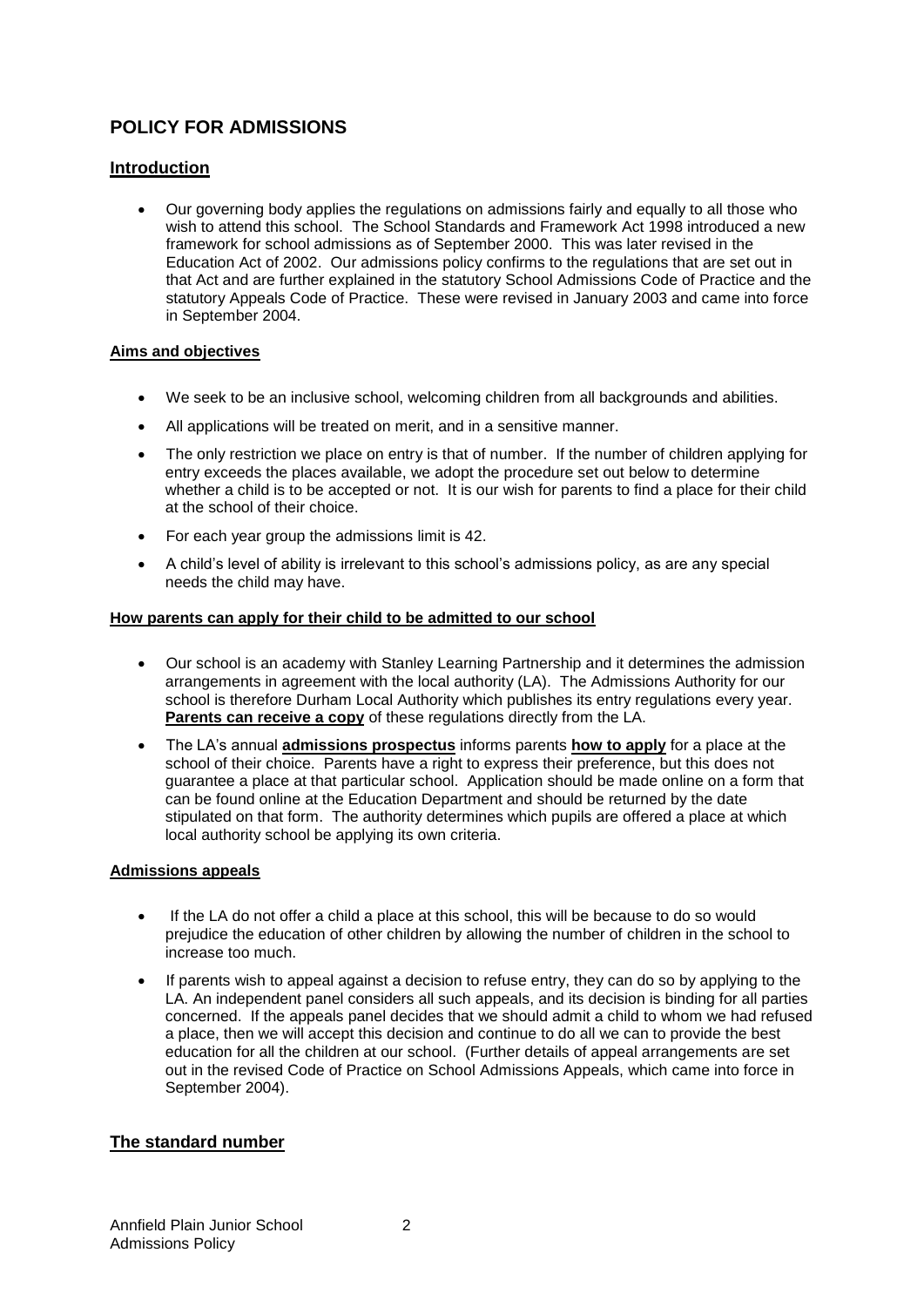• The 'standard number' is the number of children the LA considers the school can accommodate. The standard number of our school is at present 168 – 42 per year group.

## **Monitoring and review**

- This policy will be monitored by the governing body, who will always take due note of the guidance provided by the local Admissions Forum.
- The policy will be reviewed every two years, or earlier in the light of any change circumstances, either in our school or in the local area.

# **Admission to Community and Voluntary Controlled Infant, Junior and Primary Schools**

# **Oversubscription Criteria:**

If more children want a place than there are places available, we will offer places according to the following criteria, strictly in order of priority:

## **i. Children in Public Care**

## **ii. Medical Reasons**

 Pupils with very exceptional medical factors directly related to school placement.

## **iii. Sibling Links**

 Pupils who have a brother or sister already attending the preferred school and who is expected to be on roll at the school at the time of admission.

## **iv. Distance**

 Pupils who live nearest the preferred school measured by the shortest walking route. This will be based on the parents' address. Where the last place to be allocated would mean that a multiple birth sibling group i.e. twins, triplets or other multiple birth sibling groups, would be split, the sibling group will be given priority over other children.